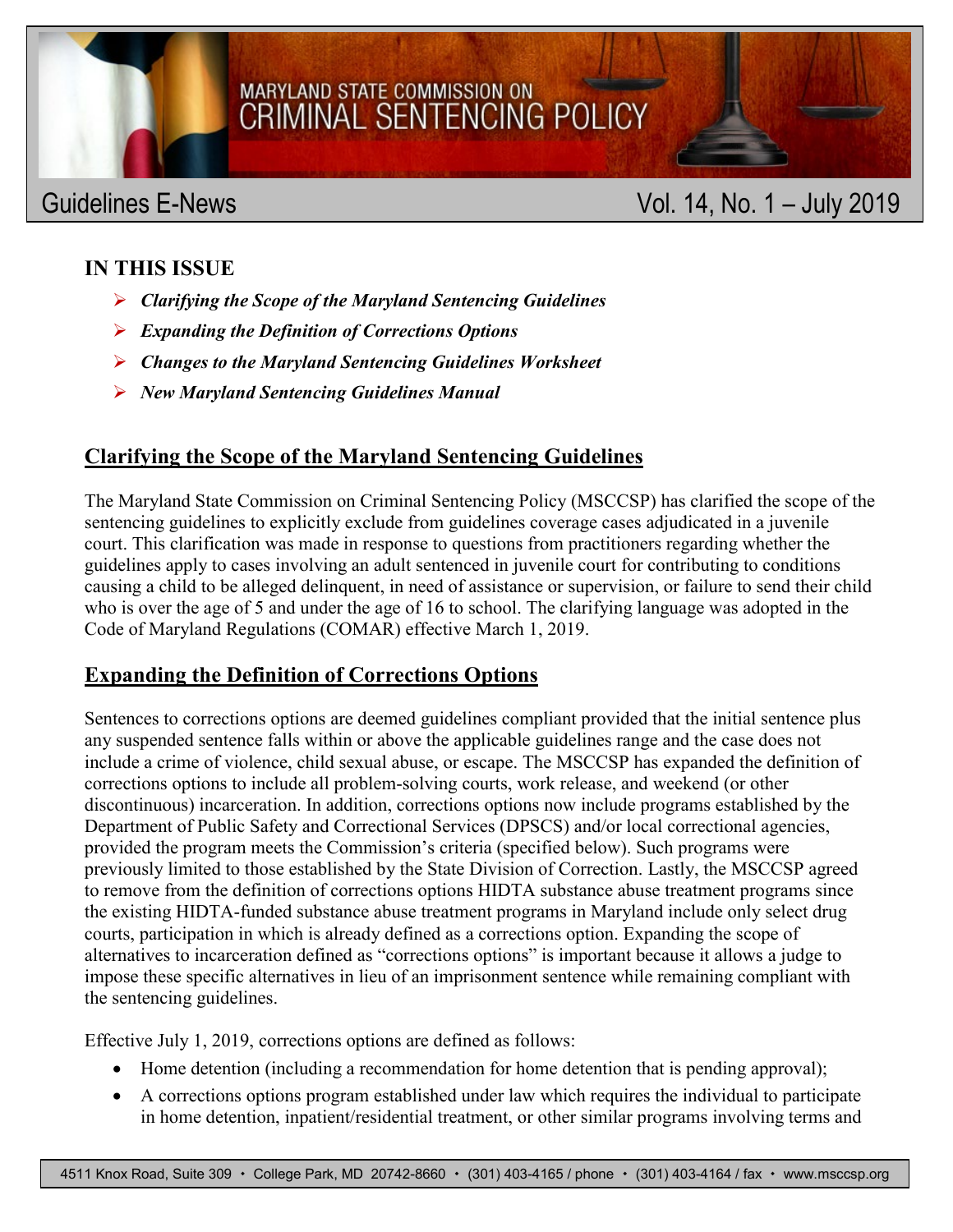conditions that constitute the equivalent of confinement;

- Inpatient drug or alcohol counseling under Health General Article (HG), Title 8, Subtitle 5, Annotated Code of Maryland;
- Participation in a problem-solving court, including a drug court, mental health court, family/dependency court, veterans court, or other problem-solving court as defined by the Administrative Office of the Courts' Office of Problem Solving Courts;
- A sentence, with required substance abuse treatment, for the possession, administration, obtainment, etc. of controlled dangerous substances (CDS) currently outlined in Criminal Law Article (CR),  $\S$  5-601(c) and pursuant to CR,  $\S$  5-601(e)(3);
- Work release (including a recommendation for work release that is pending approval); or
- Weekend (or other discontinuous) incarceration.
- Corrections options include programs established by the Department of Public Safety and Correctional Services (DPSCS) and/or local correctional agencies, if the program meets the Commission's criteria, as described above.

#### **Changes to the Maryland Sentencing Guidelines Worksheet**

The MSCCSP has adopted several revisions to the Maryland sentencing guidelines worksheet effective July 1, 2019.

**Revision #1:** The first revision separates *Reconsideration* and *Review* from the disposition types. Previously, the disposition section of the worksheet listed several plea and trial disposition types as well



as *Reconsideration* and *Review*. Separating *Reconsideration* and *Review* from the other disposition types permits users to indicate both how the case was disposed (plea or trial) as well as whether or not the sentencing was a reconsideration for a crime of violence or a review.

**Revision #2:** The second revision to the sentencing guidelines worksheet modifies the racial categories so that they mirror those required by State Government (SG) Article, § 10-603. SG, § 10-603 specifies that forms requiring the identification of individuals by race include the following racial categories:

- American Indian or Alaska Native;
- Asian;
- Black or African American;
- Native Hawaiian or other Pacific Islander; and
- White.

While the previous worksheet's racial categories were similar to those of SG, § 10 603, there were minor differences between the two. The revised categories are consistent with the racial categories specified in SG, § 10-603 and provide for multiracial responses.

|                  | RACE (Select all that apply) |
|------------------|------------------------------|
| American Indian  | Asian                        |
| or Alaska Native | Native                       |
| Black or         | Hawaiian or                  |
| African American | other Pacific                |
| White            | Islander                     |
| Other            | Unknown                      |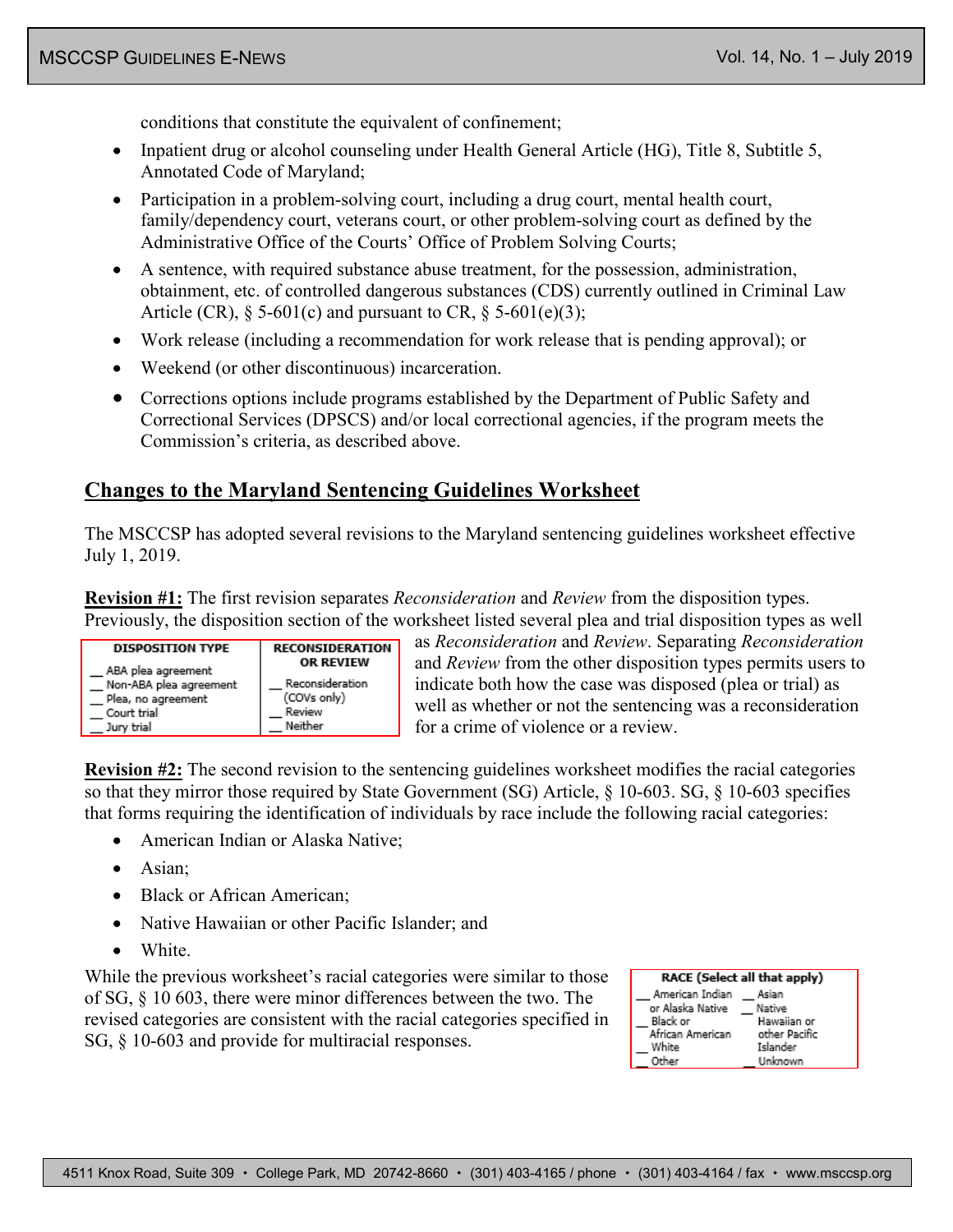No

**Revision #3:** The third revision to the sentencing guidelines worksheet specifies the "other" corrections options and captures other alternatives to incarceration. Pursuant to the Justice Reinvestment Act (Senate Bill 1005/Chapter 515, Sec. 8, 2016), the MSCCSP conducted a study of alternatives to incarceration in Maryland. Its final report, *Study on Alternatives to Incarceration*, includes seven recommended actions. Recommended action #4 advises that the MSCCSP collect additional data on sentences utilizing alternatives to incarceration. Prior to July 1, 2019, the worksheet captured whether the offender's sentence included "drug court" and/or an "other" corrections options program, but it did

| Was the offender sentenced to a Corrections Option under Commission criteria? __ Yes __ No<br>If yes, select all that apply: $\alpha$ Drug court $\alpha$ HG, § 8-507 order $\alpha$ Home detention<br>a Inpatient substance abuse treatment a Work release<br>a Susp. sentence per CR, § 5-601(e)<br>a Inpatient mental health treatment a Weekend (or other discontinuous) incarceration<br>a Other (explain): ______________<br>a Other problem-solving court (explain): |  |  |  |
|-----------------------------------------------------------------------------------------------------------------------------------------------------------------------------------------------------------------------------------------------------------------------------------------------------------------------------------------------------------------------------------------------------------------------------------------------------------------------------|--|--|--|
| Was the offender sentenced to some other alternative to incarceration? Yes No<br>If yes, select all that apply:<br>a Outpatient substance abuse treatment a Outpatient mental health treatment<br>o Other (explain):                                                                                                                                                                                                                                                        |  |  |  |

not capture the nature of the "other" program. The revised worksheet specifies the "other" corrections options and also captures other alternatives to incarceration.

The revised corrections options field provides the following list of options:

- Drug court;
- Other problem-solving court (specify);
- Home detention:
- Suspended sentence per CR, § 5-601(e);
- HG, § 8-507 order;
- Work release:
- Weekend or other discontinuous incarceration:
- Inpatient substance abuse treatment;
- Inpatient mental health treatment; and
- Other (explain).

Additionally, the other alternatives to incarceration field provides the following list of other alternatives:

- Outpatient substance abuse treatment,
- Outpatient mental health treatment, and
- Other (explain).

**Revision #4:** The fourth revision to the sentencing guidelines worksheet removes the *Subsequent Offender Filed* and *Restitution Requested* fields (note: *Subsequent Offender Proven* and *Restitution Proven* are retained). Worksheet preparers rarely complete the *Subsequent Offender Filed* and *Restitution Requested* fields, and the fields offer little analytic value. Additionally, removing these fields provides a

counter-balance to the addition of items to collect more information regarding corrections options and other alternatives to incarceration.

| 1st Convicted Offense                                                     |      |                    |                       |
|---------------------------------------------------------------------------|------|--------------------|-----------------------|
|                                                                           |      |                    |                       |
| For theft, fraud, and related crimes, please indicate: ElEconomic loss \$ |      |                    | <b>OUnknown Amoun</b> |
| Subsequent Offender Proven                                                | Yes. | Restitution Proven | Yes                   |